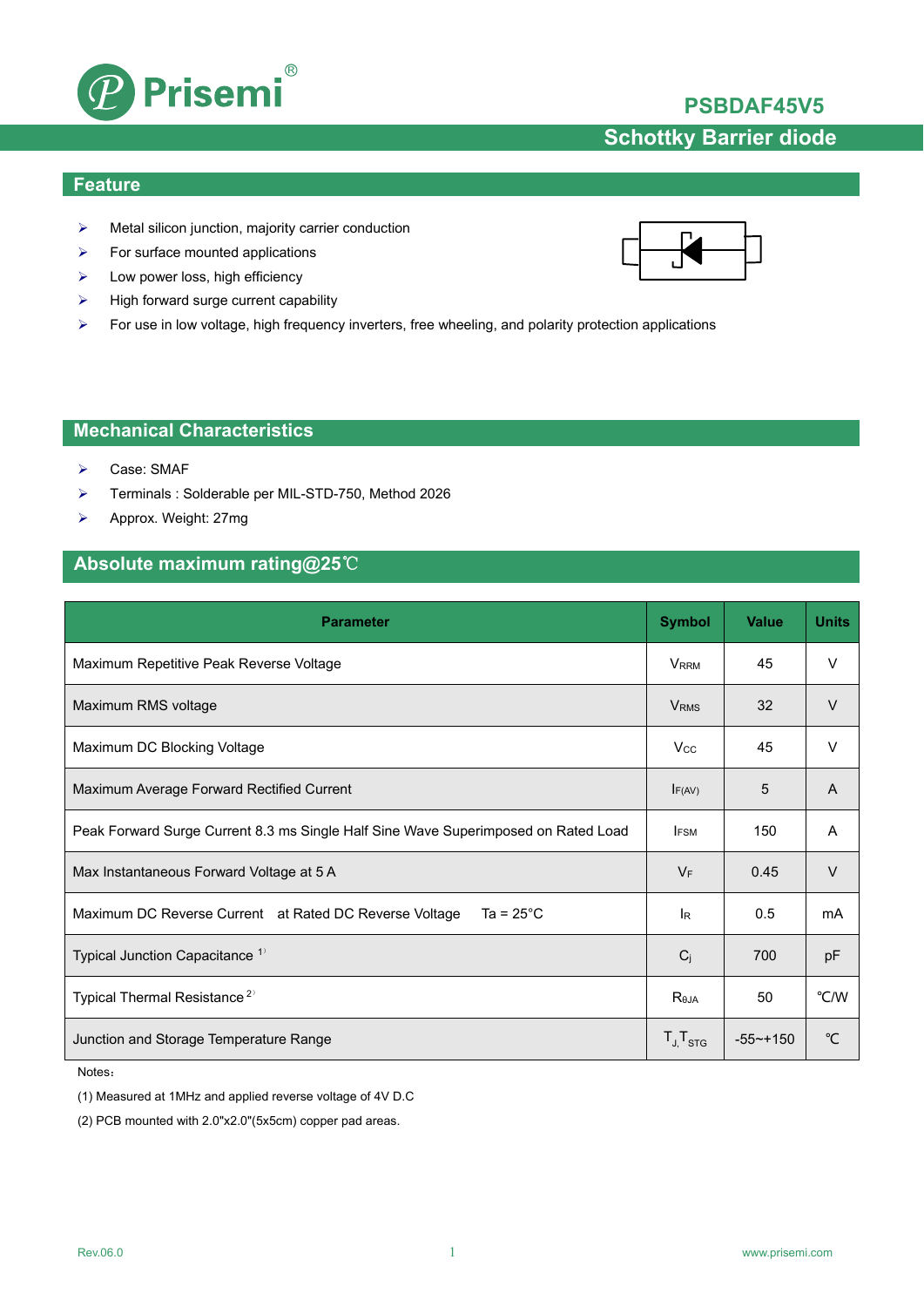# **Schottky Barrier diode PSBDAF45V5 PSBDAF45V5**

## **Typical Characteristics**



Fig.1 Forward Current Derating Curve

Fig.3 Typical Forward Characteristic





### Fig.2 Typical Reverse Characteristics



Fig.4 Typical Junction Capacitance



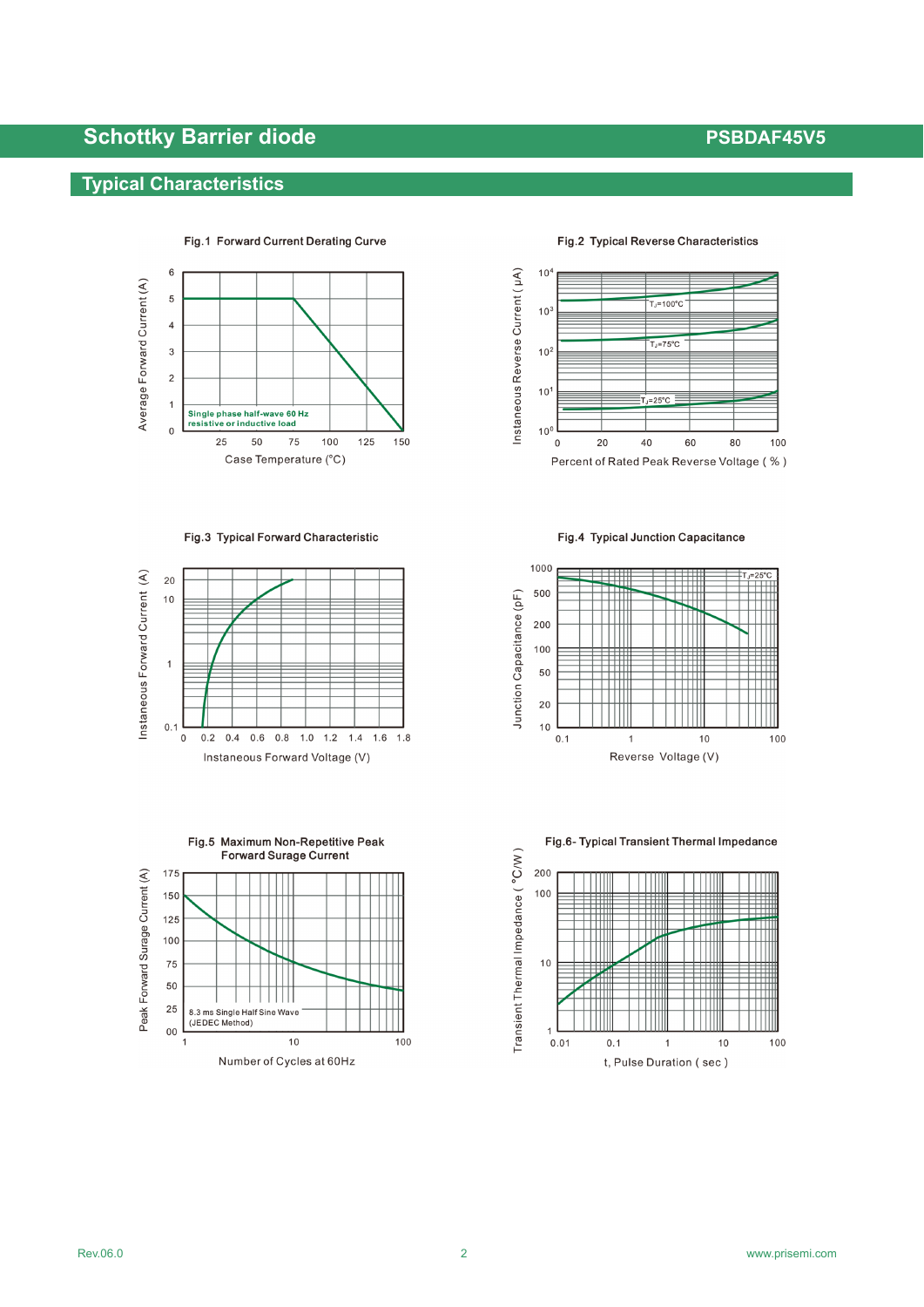# **Schottky Barrier diode PSBDAF45V5 PSBDAF45V5**

## **Solder Reflow Recommendation**



### Peak Temp=257℃, Ramp Rate=0.802deg. ℃/sec

## **Product dimension (SMAF)**







| UNIT |     | Α   | C    | D   | Ε   | e   | g   | $H_E$ |    |
|------|-----|-----|------|-----|-----|-----|-----|-------|----|
| mm   | max | 1.3 | 0.23 | 3.7 | 2.7 | 1.6 | 1.3 | 4.9   |    |
|      | min | 1.1 | 0.18 | 3.3 | 2.4 | 1.3 | 1.0 | 4.4   | 7° |
| mil  | max | 51  | 9.1  | 146 | 106 | 63  | 51  | 193   |    |
|      | min | 43  |      | 130 | 94  | 51  | 39  | 173   |    |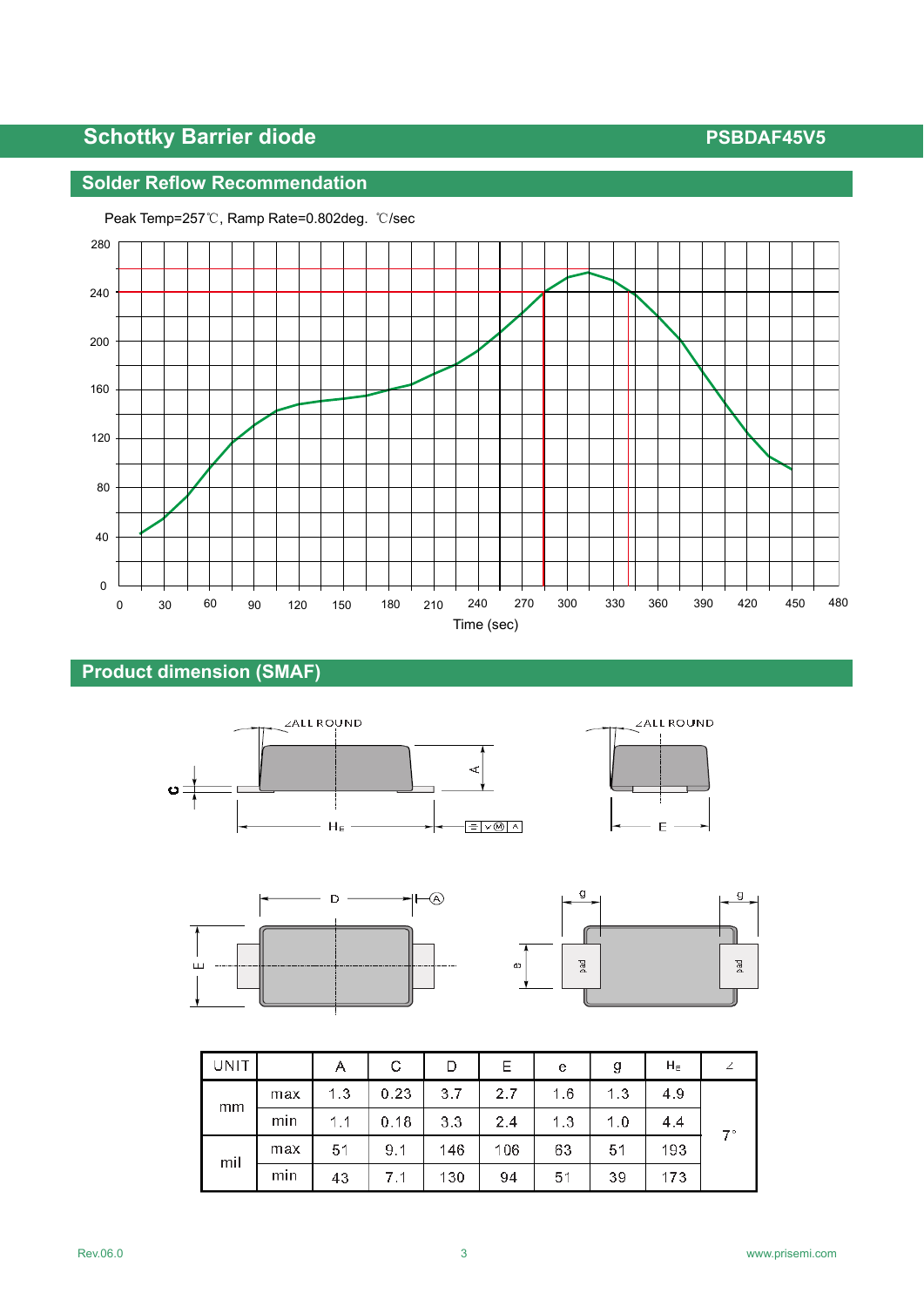# **Schottky Barrier diode PSBDAF45V5**

# The recommended mounting pad size



# **Ordering information**

| Device     | Package        | <b>Shipping</b>   |  |
|------------|----------------|-------------------|--|
| PSBDAF45V5 | SMAF (Pb-Free) | 3000/ Tape & Reel |  |